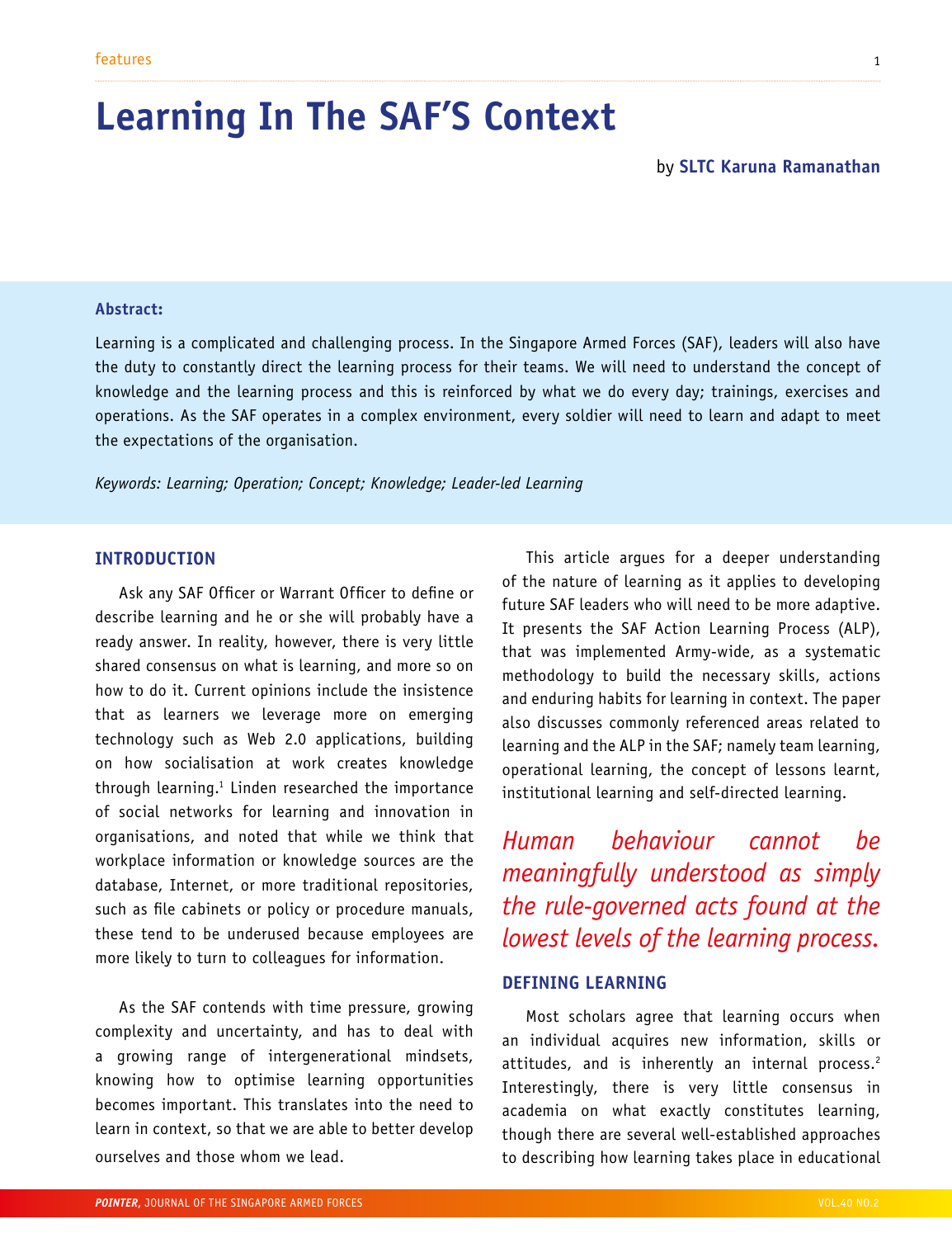### environments.

The notion of learning within an educational paradigm is being limited when applied to the workplace. Research repeatedly surfaces that who one knows impacts what one comes to know, as relationships are critical for obtaining information, solving problems and learning to do work.<sup>3</sup> Contrary to what is insisted upon in education, analytical rationality is limiting and inadequate in the examination of issues pertaining to knowledge and learning within a profession, whether as a student, researcher or practitioner. Human behaviour cannot be meaningfully understood as simply the rulegoverned acts found at the lowest levels of the learning process.<sup>4</sup>

The average SAF soldier, sailor and airmen needs to optimise learning time on the job and in the operating environment in order to think and work better. As we optimise the learning in SAF schools, the real learning that needs to take place is out there

in the units during training, exercises and operations. Marsick found that only 20% of what employees learn were from formal and structured training, and that they were more likely to resort to personal learning strategies, to taking time to question, listen, observe, read and reflect on their work environment.<sup>5</sup>

### **LEARNING IN THE SAF**

Within a military context, learning can be regarded as the acquisition and modification of existing knowledge, behaviours, skills, values, or preferences, and usually involves synthesising different types of information. In this description, learning is both content driven (acquisition of knowledge) and context driven (behaviours, skills, values and preferences in order to synthesise information).

Traditional views on learning include regarding it as academic activity or personal activity. In schools and higher educational institutions, learning is about content knowledge.<sup>6</sup> However in the workplace, employees engage in informal



*Progress of trainees at the Medical Simulation Training Centre (MSTC) is tracked via video cameras which can pan, tilt and zoom to capture the trainees' movements. These recordings are screened live in another room for other trainees to observe and learn*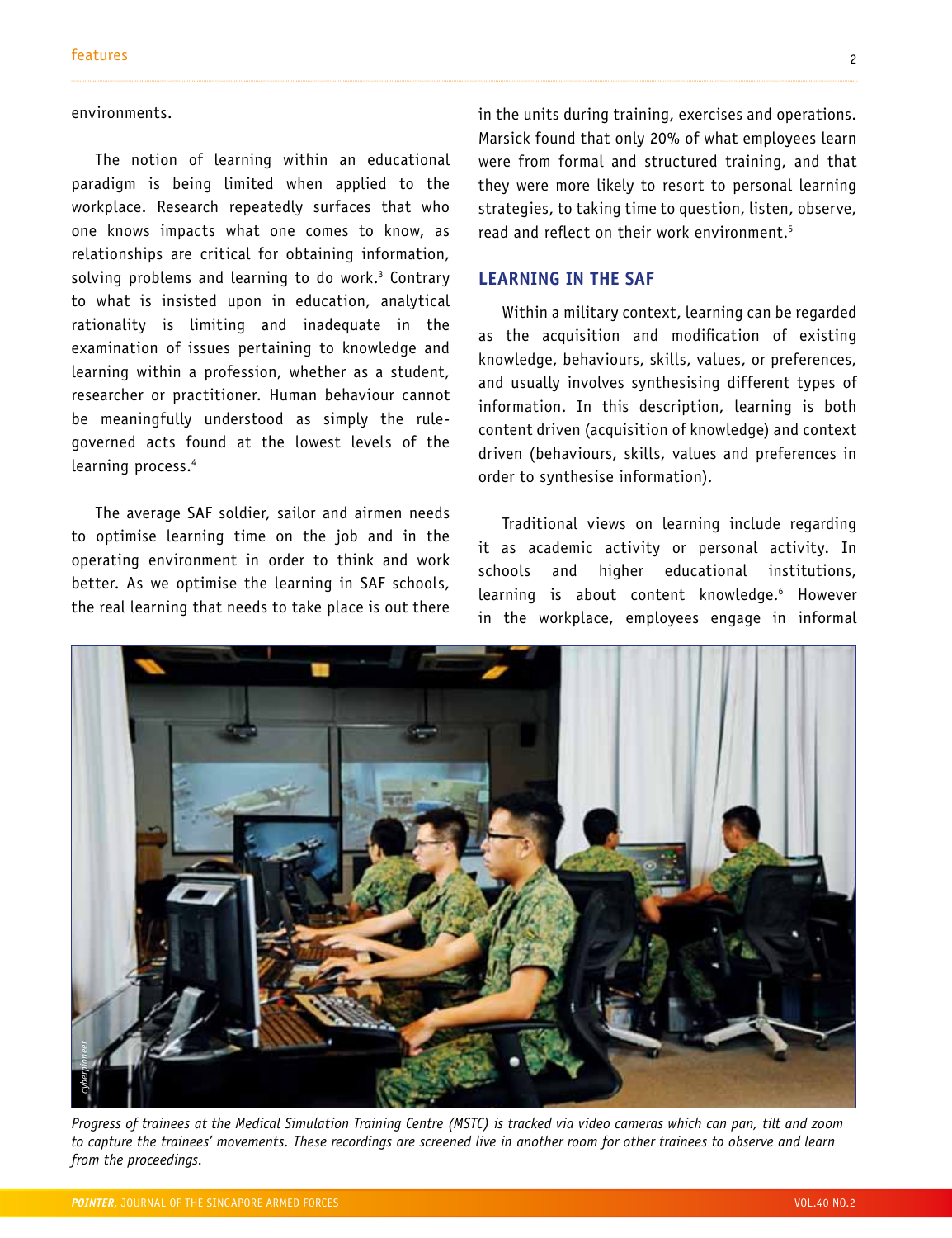learning activities at the workplace, and they seek to constantly transform content into knowledge and skills.7 This is made possible through meta-cognitive processes, which involve setting individual learning goals, selecting effective learning strategies, monitoring learning progress and self-adjustment.<sup>8</sup>

In the SAF, leaders at all levels have the duty to lead the learning process of their teams. This is the mainstay of the leadership development process, which also infers by its very claim that leaders possess role-model positive behaviours. As we seek ways to prepare our leaders to be adaptive to better engage with the complexity and uncertainty in new operating environments, learning contributes to the leader's ability to reason more effectively.

To do this, learning must culminate in insight for SAF Commanders and Leaders. Knowledge is created when

insight is formulated. In the formulation of insight, thinking is a pre-requisite, though by itself it is insufficient. When thinking and learning go hand in hand, the leader is able to reason better, not in isolation, but with his team. The key difference

*As the leader develops his ability to reason better through practising learning skills, he will also increasingly engage with his mental models and view issues through the organisational lens; namely profession, ethics and core values.*

between how we think and learn in the SAF and how we think and learn in schools is that in the SAF, as leaders, we lead teams, and the thinking and learning has to be in teams. When we regard learning in this paradigm as opposed to the educational paradigm, collaboration, reflection, critical thinking, evaluation and decision making skills become increasingly important, instead of factual knowledge.9

It is also important to keep in mind that the individual aspects of learning present only one side of the coin. As a leader, there is also the responsibility to harness diversity and multiple perspectives within the team, as the leader leads learning in his team. If the leader is able to learn better and lead the learning in his team, then he should be able to recognise changes in the environment, identify the critical elements of the new situation, and trigger changes accordingly to meet new requirements in a timely manner more effectively. In short, he will become more adaptive.

### **LEARNING AND THE ADAPTIVE LEADER**

The challenge of learning can be understood better if we understand the concept of knowledge. Knowledge is multi-dimensional. Tacit knowledge is undocumented and, accordingly, is difficult to transfer to anyone else. On the other hand, explicit knowledge is objective and formal by nature and can be transferred to others within the organisation. Explicit knowledge by itself is insufficient for learning. Naturally, the tacit knowledge store is much bigger than we think. The important thing to remember is that in the context of the SAF, which largely trains and selectively deploys, tacit knowledge

> is created through learning in context, and to a lesser extent by experience. For SAF leaders to learn, and to lead learning, they will have to move from vocational knowledge accumulation in the schools and training institutes, to experiential learning in units during training and exercises.

Doing this as a matter of conscious practice will allow the leader to increase his ability to reason. This in turn means that he will be able to better recognise changes in the environment, identify the critical elements of the new situation, and trigger changes accordingly to meet new requirements in a timely manner. As he gains more confidence in working with his team, and leading the learning, his team will better adapt to the complexity and uncertainty in the new operating environment.

Leader-led learning is an essential part of leadership development; when practised over time, it contributes towards building one's self-awareness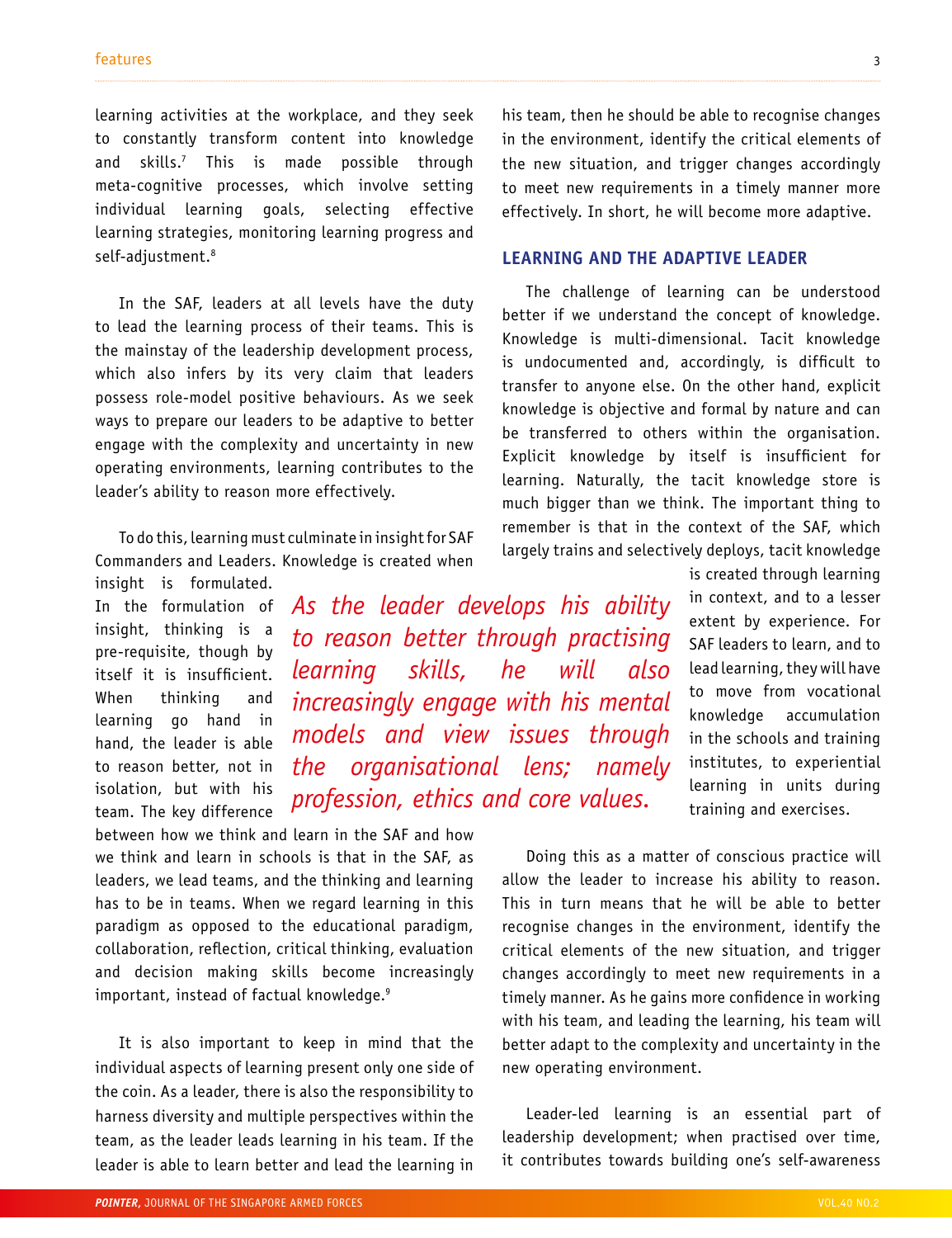

*Recruits taking aim with the SAR-21 rifle.*

and self-management, and brings critical and creative thinking into practice, as well as ethical reasoning. In the near future, adaptive leaders in the SAF will lead through thinking and learning as they engage with their teams in the operational environment. As the leader develops his ability to reason better through practising learning skills, he will also increasingly engage with his mental models and view issues through the organisational lens; namely profession, ethics and core values. Therefore when learning is preceded by thinking, the leader is able to reason better with his team.

In this regard then, learning can be seen as a process as well as an end in itself. In either view, knowledge becomes the product of learning.10 As a renewal process, learning is seen as a process to create knowledge; and relating this to one's prior and personal experiences results in the creation of new personal knowledge.11 The renewal process definition of learning resonates with the apprenticeship models of learning, however, Bhatt contended that exploiting past knowledge can only be useful to a point where the operating environment stays stable.12 Clearly in the SAF, this is not a valid assumption for the future. Adding to this, Kolb cautioned against the experience view of learning, and instead posited that workplace learning could be regarded as an active, changing process that the employees

![](_page_3_Figure_7.jpeg)

*Figure 1: Learning in Context*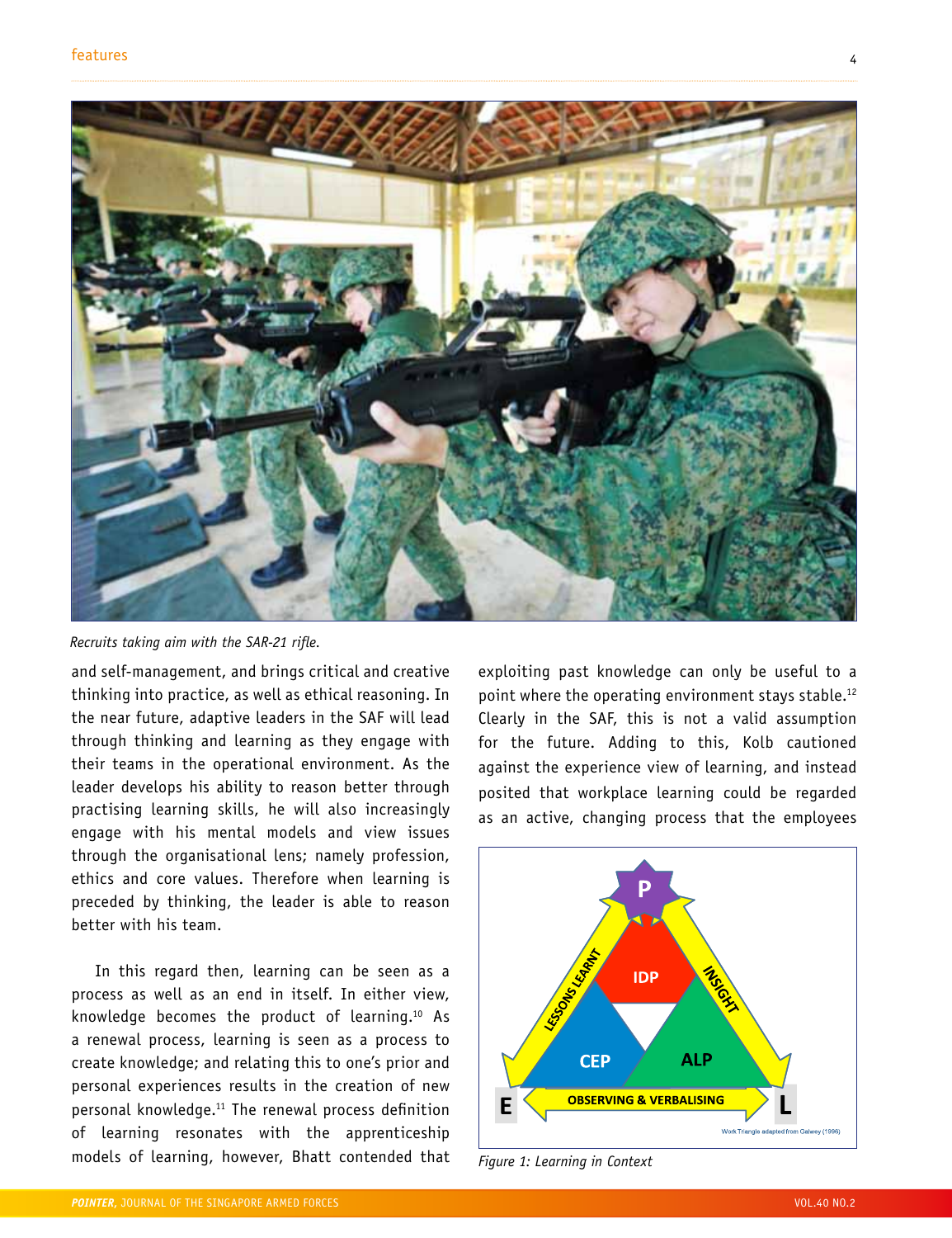![](_page_4_Figure_1.jpeg)

*Figure 2 : Navy Fire Fighting and Damage Control Template*

should undergo in order to manage performance and motivational expectations. This perspective requires learning to be seen as a continuous process to address emergence, which is more forward than just being dynamic.<sup>13</sup>

As a process then, knowledge is actively created, and in the context of the SAF, this means that the individual leader is able to actively reflect, internalise and experiment to create knowledge as he engages with the environment. As a leader in this context, he has the additional responsibility to lead learning in his team, so that he can optimise the diversity and gain from the multiple perspectives of his subordinates. This is because the uncertainty inherent in the new operating environment renders his experience and expertise increasingly inadequate. In short, to be adaptive, he cannot rely on his views alone, and would need to create knowledge through gaining insight from himself and from others around him. This will require that he understands and engages with the diversity and multiple perspectives of his team members.

### **LEARNING IN CONTEXT**

As one of the three Leadership Development (LD) processes, the Action Learning Process (ALP) brings learning alive in a team. Together with the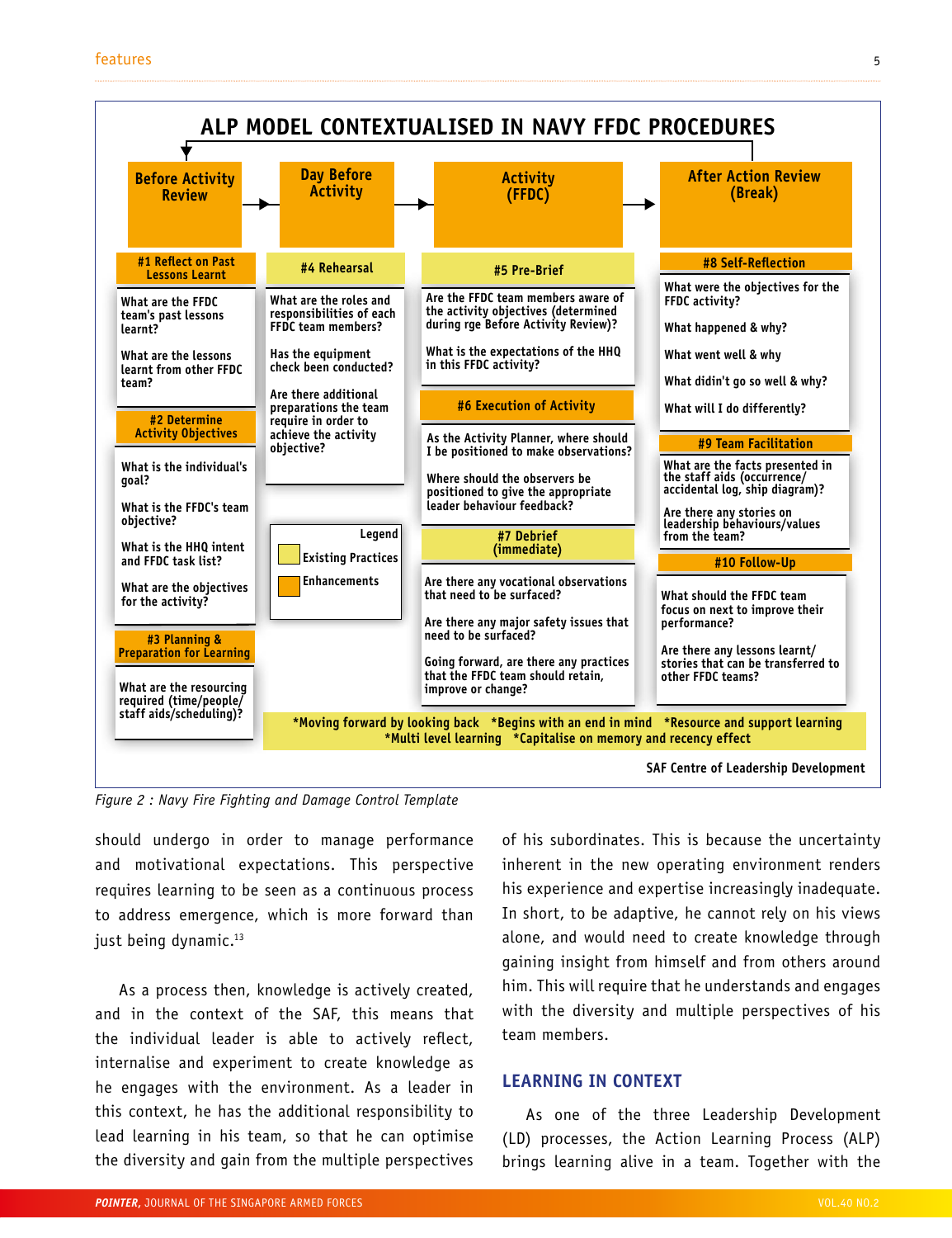Individual Development Process (IDP) and the Command Effectiveness Process (CEP)<sup>14</sup>, the ALP provides a comprehensive and systematic approach to the design of learning in context. The IDP amplifies development, the ALP designs learning, and the CEP provides Commander level and system level feedback on leadership effectiveness, which will include experience as a key measure. Such holistic design is supported by ground based and practical learning skills, tools and outcomes. When designed well and supported by the leader practice field of coaching, facilitation and reflection, the ALP promises individual, team and organisational learning outcomes. As presented in Figure 1, such a holistic approach results in observations and verbalisations, insights, and lessons learnt, fuelling the need for a knowledge management system.

### **SAF ACTION LEARNING PROCESS (ALP)**

The theoretical foundation for the ALP is Kolb's learning cycle, and its practical foundations are in the military After Action Review (AAR).<sup>15</sup> The Kolb's learning cycle describes how individuals learn from experience, and how reflection is an essential input in the active experimentation, concrete experience, reflective observation and abstract conceptualisation. Both the Kolb cycle and the AAR have been around for more than two decades; however the SAF is arguably the first organisation to deliberately align the AAR with Kolb's cycle for learning.

A starting assumption with the ALP is that AARs as events are scheduled and designed into training, exercises and operations. What the ALP does is that it strengthens the design and conduct

![](_page_5_Picture_5.jpeg)

*The SAF also keeps up with current issues through dialogues and lectures by our nation's leaders. Minister for Culture, Community and Youth and Second Minister for Communications and Information Lawrence Wong speaking to students from the 45th Command*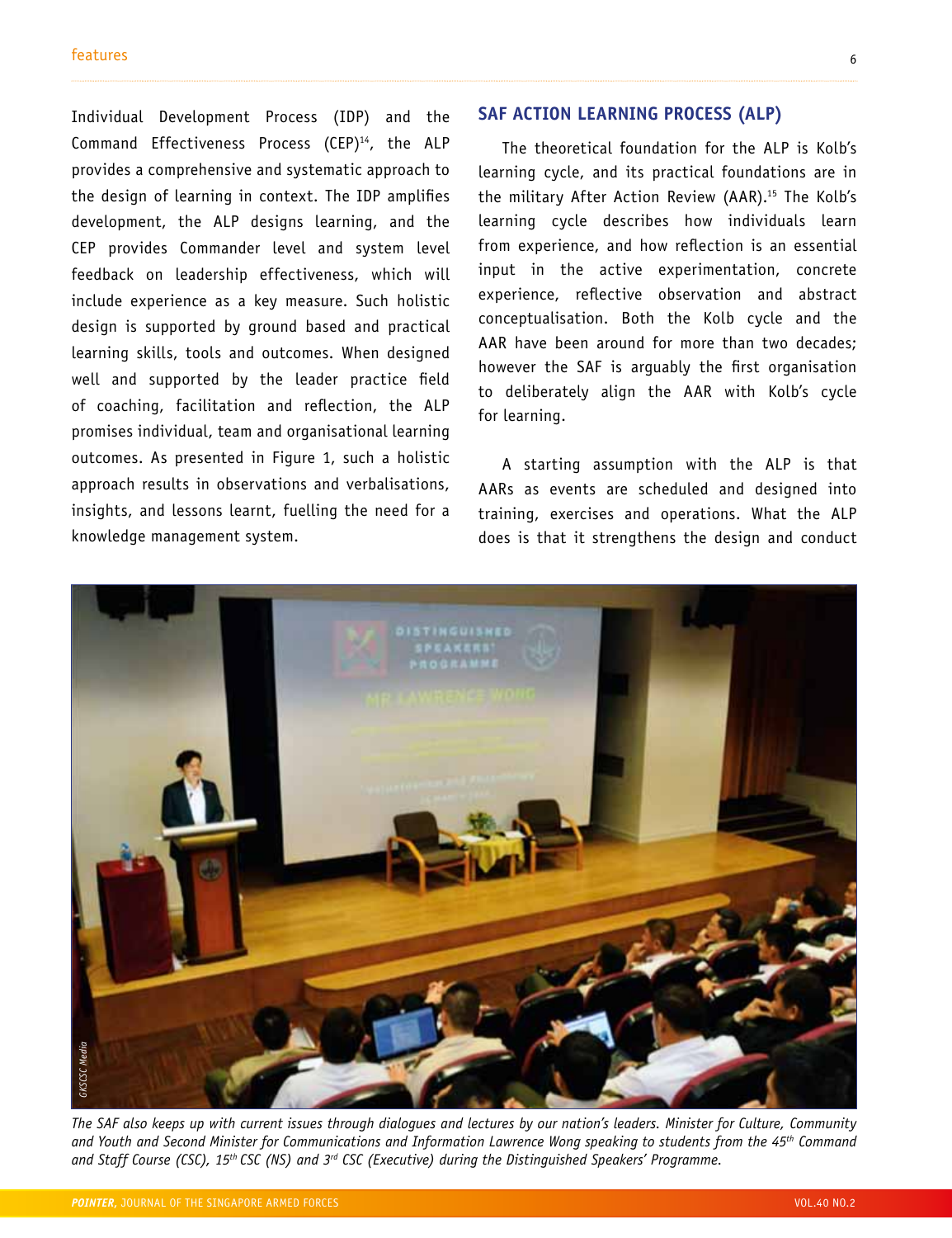of these AARs such that it brings alive the learning within teams. By doing so, the AAR optimises the performance experience for learning and engagement. As the leader facilitates the AAR for learning, this generates insights for the team. An early adaptation of Kolb's cycle in AARs generated easy to use questions to promote team level learning in Navy Fire Fighting and Damage Control (FFDC) exercises, and this template demonstrated just how easy it was to redesign training so that the learning can surface, and where knowledge becomes a product. The key point to note is that there is no change in the activity, no additions to time allocated, and no requirement for additional training. The template serves as a guide to the leader conducting the activity to be more prepared to ask questions to lead the learning in his team. This template has been adopted by the Republic of Singapore Navy (RSN) for FFDC training in the fleet (see Figure 2).

 The use of the Kolb experiential cycle is closely linked to Argyris and Schon's differentiation between "single-loop" and "double-loop" learning.<sup>16</sup> Singleloop learning is a simple version of the Kolb cycle, in which performance is evaluated through reflection and then corrected or improved. In double-loop learning, the whole activity is part of a larger cycle, in which the reflection takes place on the fact of engaging in the activity and the assumptions implicit in it. This brings into question the learner's mental models and his ability to understand how these might limit his thinking.

To strengthen leader skills, the ALP's practice field includes the five skills of goal setting, team learning, storytelling, critical reflection and summarisation. These skills are required so that the leader and his team will be able to verbalise their experiences, derive their insights, record and plough back into the next activity lessons that they have learnt. The practice field for the learning that has to take place during experiential activity is formed by these five specific skills, and increased attention to these skills will enable the leader and his team to be better prepared to face ambiguity and uncertainty in the

![](_page_6_Figure_4.jpeg)

*Figure 3: SAF Action Learning Process System Overview*

new operating environment. Figure 3 provides the overview and the set of tools that have been provided to the SAF units to strengthen learning.

The Learning Organisation linkage is most obvious with team learning, and potentially, though less, with shared vision and mental models.<sup>17</sup> Team learning is the foundational skill required to bring learning alive, and in the SAF we have adapted the TetraMap<sup>TM</sup> approach to install Team Learning, to mitigate the horizontal stresses within the team. Goal setting is the entry point to the ALP, while Summarisation is the exit point. Storytelling is the lifeline of the ALP. If the leader is unable to get his team to verbalise their experiences to each other, then the learning in the team becomes limited. To counter the vertical stresses in the team, the ALP design includes story techniques at the Before Activity Review (BAR), During Activity Review (DAR) and Post Activity Review (PAR). When done well, the use of story will build commitment, strengthen values, and result in insights that can be converted into lessons learnt. Most importantly, it strengthens learning and engagement on the ground. These skills are taught to young leaders in the SAF schools, so that they will become confident to practise these as leaders who lead learning when they are posted into units.

The ALP is a design frame that can be implemented into training, exercises and in operations to support structured conversations. For the leader, this potentiates a balance between process and content facilitation techniques, depending on the context of the structured conversation and the learning need. For example, in the training content, the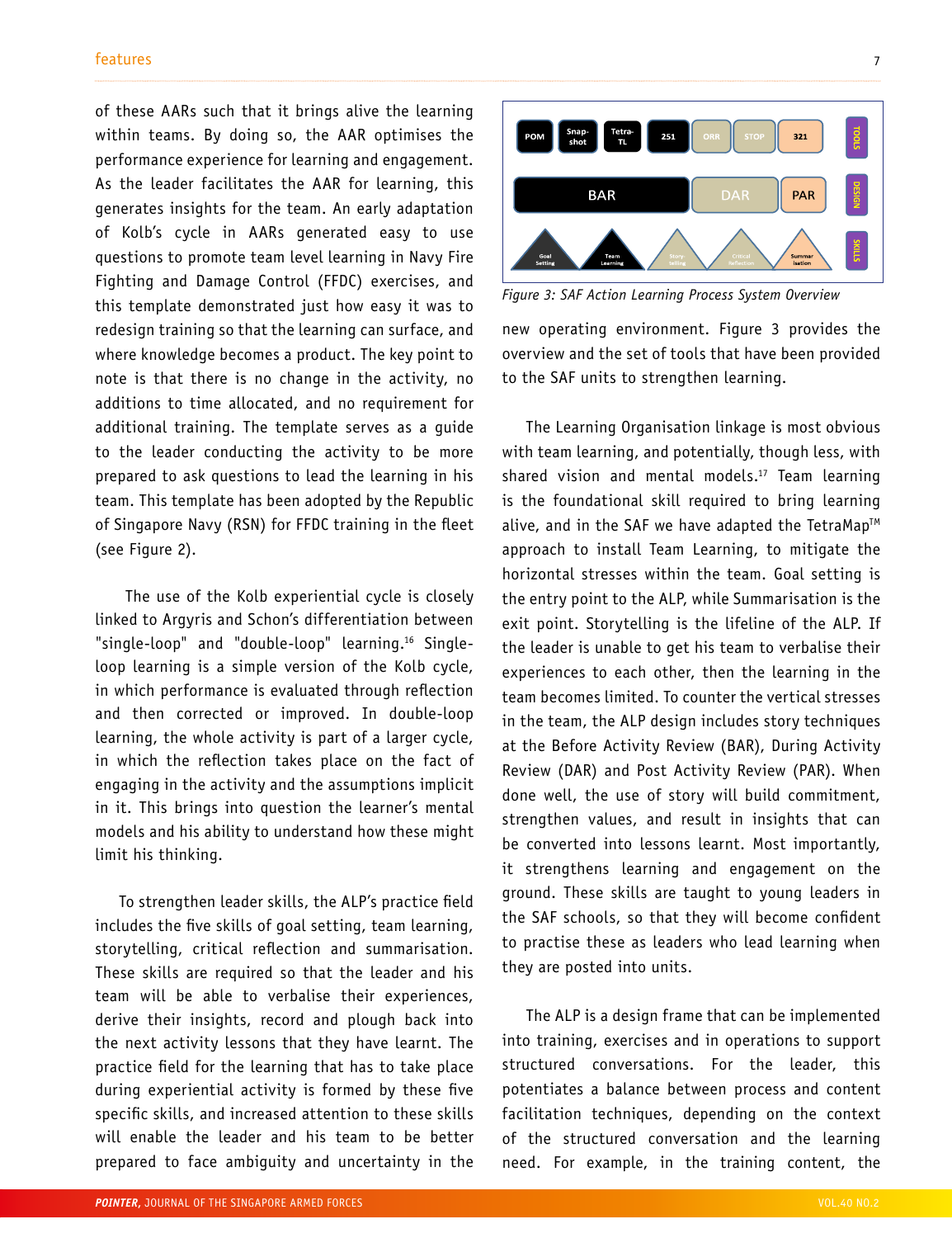content facilitation approach might work best. What the ALP does as a process is to allow the leader to be consciously applying himself by seeking to listen deeply so as to become more aware of those in his team, to what they are saying and what they are not saying. This ambiguous silence is detrimental to learning and knowledge creation, and this is the value proposition of the ALP.

# *The contention is that team learning will be the means and not the ends to team effectiveness.*

Through the ALP, Retrospective Observations, Insights and Lessons Learnt (OIL) is the habit of reflecting and learning from experience, to manage complexity. This is the focus of training and exercises in the SAF. Prospective OIL refers to the ability of the leader to plough forward what he has learnt, to reduce the effects of uncertainty and to increase the risk-taking probability in future missions. This is the focus of ops missions, and mitigates the uncertainty in the new operating environment.

### **TEAM LEARNING AND THE ADAPTIVE LEADER**

The SAF is a team of teams. A team is a unit of two or more people who interact and coordinate their work to accomplish a shared goal or purpose. Teams cannot be effective unless the members (and/or the Leader) attend to teamwork (how team members *work* together), dynamics (how team members *relate* to one another) and cohesion (how team members *gel* with one another). These areas are interrelated, and these can also be states (or outcomes) rather than frames (or perspectives). Learning is an integral part of successful teams, and therefore understanding what these terms mean and how they might relate to the leader's ability to lead learning will be important for the Adaptive Leader.

In the ALP, team learning is promoted through the Tetramap<sup>TM</sup> approach to diversity and perspective building in teams. Patterns of defensiveness undermine learning, and if recognised and surfaced creatively, actually accelerate learning. For teams to enter into a genuine thinking together, pooling of past experiences, verbalising current experiences and summarising together for meaning are key activities.

In the SAF schools and units, team leaders are provided with simple tools and techniques to recognise and address patterns of defensiveness among team members. The issue here is not individual strengths and weaknesses, but rather, preferences. That is why the approach to Team Learning must not be psychometric in nature, which focuses on avoidance rather than approach. Once there is an appreciation of individual preferences, then there can be attention to pooling of past experiences, verbalising current experiences and summarising together. The desired end-state is to enable teams to genuinely think together, in other words, to learn in teams. The contention is that team learning will be the means and not the ends to team effectiveness. Doing this will also strengthen team dynamics, though this is largely a function of time and repeat interaction opportunity among members.

# **OPERATIONAL LEARNING AND THE ADAPTIVE LEADER**

At the leader level, operational learning is the capacity to make conscious decisions, arising from the ability to process information and sense make, based on data, information and knowledge. Such decisions combine experience with observations, insights and lessons learnt, and leverage on the intellectual abilities within teams to strategise the best way forward in managing complex issues.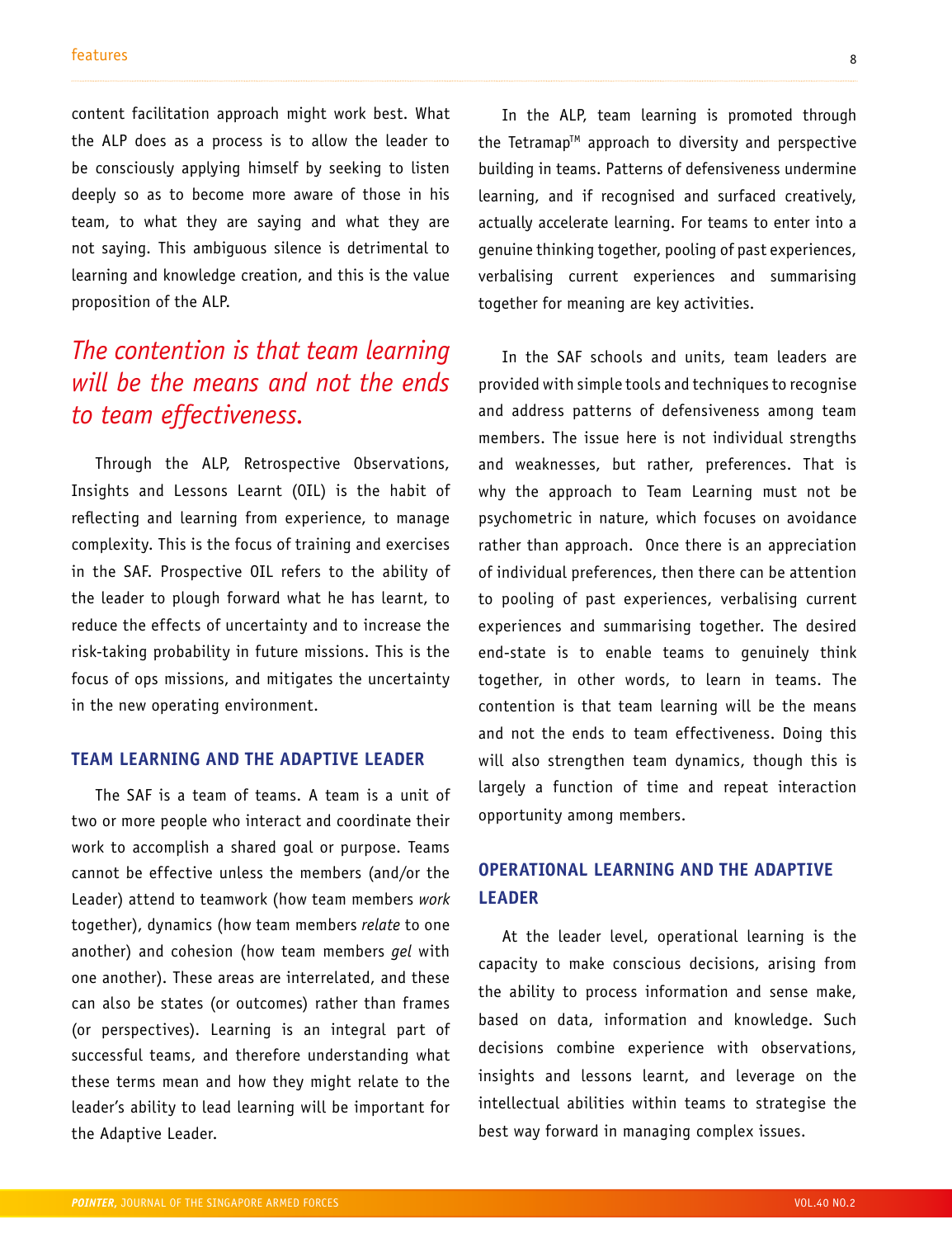The ALP is a first process to attend in a deliberate and systematic manner, to the workflow aspects required to incorporate information and knowledge in the form of lessons learnt into training, exercises and ops. In considering the utility of information and knowledge to the Commander, we must acknowledge that we only know what we know when we need to know it, and we are pattern based intelligences. So it is very important that we process design Knowledge Management into training, exercises and operations in order for the information and knowledge to have utility, rather than as a reference.

### **LESSONS LEARNT AND THE ADAPTIVE LEADER**

The United States (US) Military defines lessons learnt as either results from an evaluation or observation of an implemented corrective action that produced an improved performance or increased capability, or a positive finding.18 Every training activity in the SAF has performance standards for evaluation. For purposes of generating insight, lessons learnt should not be confused with performance standards. It can be argued that not carrying out something that is part of Standard Operating Procedures or doctrine is NOT a lesson learnt, but a performance issue.

Therefore in the context of the Adaptive Leader, lessons learnt refer to personal and/or collective insights obtained based on observations from experiential activity, and involves deliberate analysis. Insight can be explained as the ability to perceive and understand the inner (as opposed to the outer) nature of things. Observations refer to watching something (event) or someone (person) and taking note of it. Analysis can arise from two levels, more commonly at the organisational level, and, where expertise exists, at the individual level.

### **INSTITUTIONAL LEARNING AND THE ADAPTIVE LEADER**

Institutional learning as used in the SAF explains the learning that takes place in schools and training institutes. Dealing largely with the design of instruction and the presentation of content to support the learning, institutional learning outcomes are determined and organised through curriculum. These include residential courses, mixed residential and non-residential programmes. In the quest to develop Adaptive Leaders for the future, some changes in curriculum can be expected, including embedding of the ALP skills into experiential opportunities e.g. field exercises. Such embedding will increasingly be supported by enhanced questioning techniques for instructors, as they seek to facilitate the learning to draw out the observations, insights and lessons.

## **SELF-DIRECTED LEARNING AND THE ADAPTIVE LEADER**

Self-directed learning occurs when the learner is both the focus and also the participant in the acquisition of new knowledge and skills. The central idea is to promote a continuous engagement with content as well as with the person himself, through learning practices such as participation, inquiry and reflection. Within the context of the Adaptive Leader, the continuous attention to learning is an important attitude that will need constant reinforcement from Commanders and leaders. The ability to better understand content and context is attended to in part by a positive attitude towards continuous learning.

### **CONCLUSION**

There is a clear need to differentiate between how we learn in schools and how we need to learn in units, when we are in leader and Commander appointments, and when we are in training, exercises and operations.